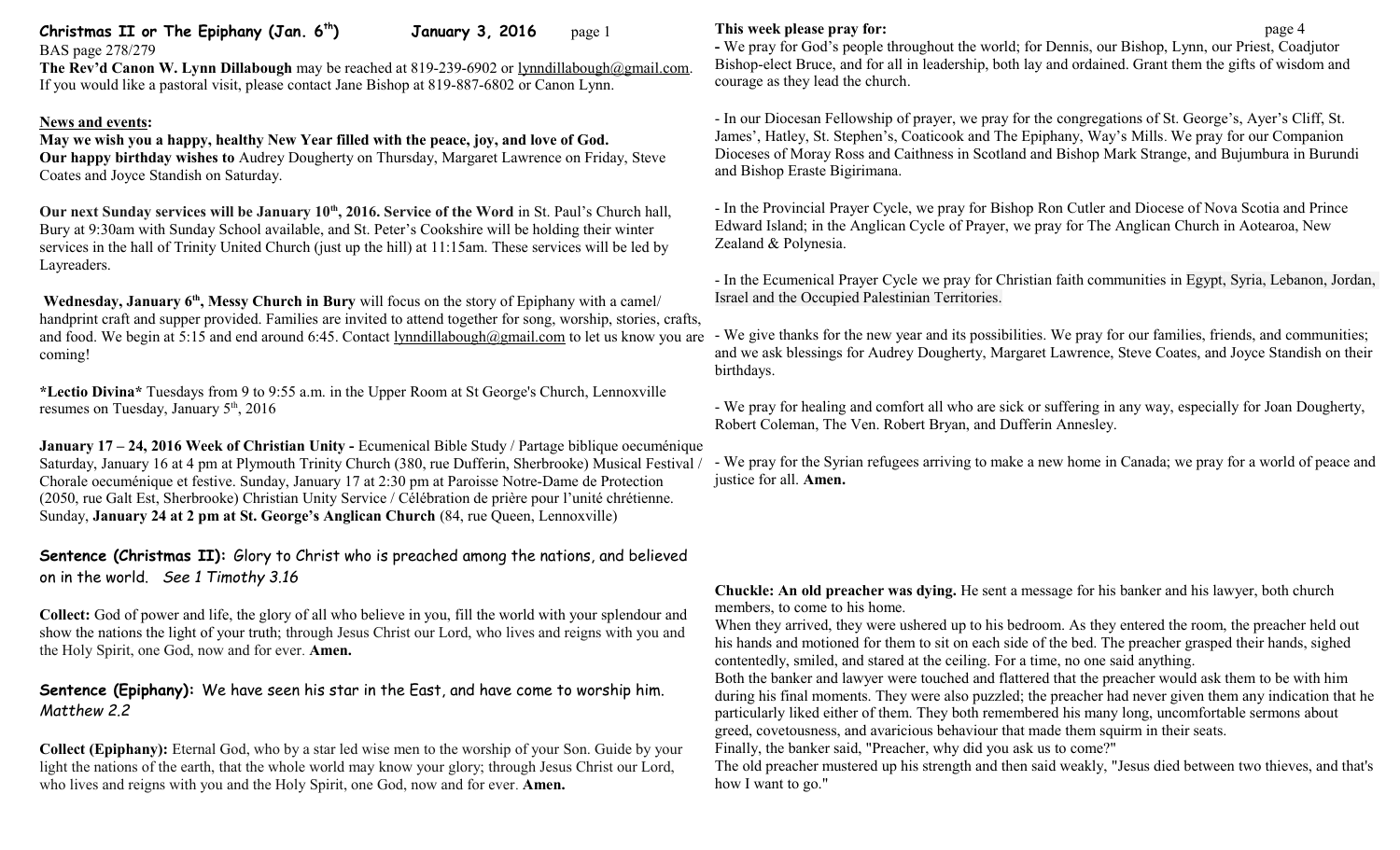**A Reading from the Book of Isaiah…**But now thus says the Lord, he who created you, O Jacob, he who formed you, O Israel: Do not fear, for I have redeemed you; I have called you by name, you are mine. <sup>2</sup>When you pass through the waters, I will be with you; and through the rivers, they shall not overwhelm you; when you walk through fire you shall not be burned, and the flame shall not consume you.<sup>3</sup>For I am the Lord your God, the Holy One of Israel, your Saviour. I give Egypt as your ransom, Ethiopia and Seba in exchange for you.<sup>4</sup>Because you are precious in my sight, and honoured, and I love you, I give people in return for you, nations in exchange for your life.<sup>5</sup>Do not fear, for I am with you; I will bring your offspring from the east, and from the west I will gather you;<sup>6</sup>I will say to the north, "Give them up," and to the south, "Do not withhold; bring my sons from far away and my daughters from the end of the earth—<sup>7</sup>everyone who is called by my name, whom I created for my glory, whom I formed and made." *Isaiah 43:1-7*

#### **Psalm 29 BAS page 738**

**A Reading from the Book of Acts…**<sup>14</sup>Now when the apostles at Jerusalem heard that Samaria had accepted the word of God, they sent Peter and John to them.<sup>15</sup>The two went down and prayed for them that they might receive the Holy Spirit<sup>16</sup>(for as yet the Spirit had not come upon any of them; they had only been baptized in the name of the Lord Jesus).<sup>17</sup>Then Peter and John laid their hands on them, and they received the Holy Spirit. *Acts 8:14-17* 

**The Holy Gospel of our Lord Jesus Christ according to Luke…**<sup>15</sup>As the people were filled with expectation, and all were questioning in their hearts concerning John, whether he might be the Messiah, <sup>16</sup>John answered all of them by saying, "I baptize you with water; but one who is more powerful than I is coming; I am not worthy to untie the thong of his sandals. He will baptize you with the Holy Spirit and fire.<sup>17</sup>His winnowing fork is in his hand, to clear his threshing floor and to gather the wheat into his granary; but the chaff he will burn with unquenchable fire."<sup>21</sup>Now when all the people were baptized, and when Jesus also had been baptized and was praying, the heaven was opened, <sup>22</sup>and the Holy Spirit descended upon him in bodily form like a dove. And a voice came from heaven, "You are my Son, the Beloved; with you I am well pleased." *Luke 3:15-17, 21-22* 

**Short Reflections:** The Old Testament reading comes from a portion of Isaiah that scholars call Second Isaiah. It was written near the end of the Hebrews Babylonian exile. Through this text, God is speaking directly to us, the readers, assuring us that he is with us, reminding us that he created us and redeemed us. God will gather us from all corners of the earth – from all places of physical, spiritual, and emotional exile because we are precious to him. "Fear not, fear not." God continues to tell us - we were created for his glory. This is a powerful and saving Creator God – but even more, this is an intimate God who calls us by name and claims us as his own.

At first reading it appears that the reading from Acts is the only Scripture today without a reference to water. But reading more closely, the Samaritans had been baptized – but the manifestation of the Holy Spirit so tightly linked with the receipt of baptism in the early church was not present. Peter and John had to come and lay hands on the already baptized Samaritans. Baptism is a one-time event when a person is united with Christ and his church. Through the baptismal waters we are united with Christ in his death and resurrection. The power of sin is broken and we receive a new identity in Christ. No second, third, or fourth baptism is required! But because as human beings we are tempted to sin, to live the self-absorbed rather than "God-

absorbed" lives, a 'second' baptism of sorts may be needed. This "second touch" can be understood as the conversion of our hearts, a process that begins with the

In Luke, John the Baptist is quick to clarify his identity. The people had misidentified him as the Messaiah, the longed-for King and Son of God who would transform their lives and their world. No says John, I only have water – a mere symbol of cleansing – while the Messiah who is to come will be manifest by Spirit and fire. The scene at the Jordan River is the first manifestation of the three-in-one persons of the Godhead: God the Father's voice spoke from heaven, God the Son was baptized, and God the Spirit descended upon Jesus in the form of a dove. It is here that God the Father not only proclaims Jesus' identity to the world but also God the Holy Spirit is sent to empower Jesus for ministry.

**Chuckles:** It **was a few days before Christmas.** The trip went reasonably well, and he was ready to go back home. The airport on the other end had turned a tacky red and green, and loudspeakers blared annoying elevator renditions of cherished Christmas carols.

Being someone who took Christmas very seriously, and being slightly tired, he was not in a particularly good mood. (Almost a scrooge) Going to check in his luggage (which, for some reason, had become one suitcase with entirely new clothes), he saw hanging mistletoe. Not real mistletoe, but very cheap plastic with red paint on some of the rounder parts and green paint on some of the flatter and pointer parts, that could be taken for mistletoe only in a very Picasso sort of way.

With a considerable degree of irritation and nowhere else to vent it, he said to the attendant, "Even if we were married, I would not want to kiss you under such a ghastly mockery of mistletoe."

"Sir, look more closely at where the mistletoe is."

"Ok, I see that it's above the luggage scale which is the place you'd have to step forward for a kiss." "That's not why it's there."

"Ok, I give up. Why is it there?"

"It's there so you can kiss your luggage good-bye."

**Johnny went to his mother demanding a new bicycle.** His mother decided that he should take a look at himself and the way he acts. She said, "Well Johnny, it isn't Christmas and we don't have the money to just go out and buy you anything you want. So why don't you write a letter to Jesus and pray for one instead." After his temper tantrum his mother sent him to his room. He finally sat down to write a letter to Jesus. *Dear Jesus, I've been a good boy this year and would appreciate a new bicycle. Your Friend, Little Johnny* Now Little Johnny knew that Jesus really knew what kind of boy he was (Brat). So, he ripped up the letter and decided to give it another try.

*Dear Jesus, I've been an OK boy this year and I want a new bicycle. Yours Truly, Little Johnny* Well, Little Johnny knew this wasn't totally honest so he tore it up and tried again.

*Dear Jesus, I've thought about being a good boy this year and can I have a new bicycle? Signed, Johnny* Well, Johnny looked deep down in his heart, which by the way was what his mother was really wanting. He crumpled up the letter and threw it in the trash can and went running outside. He aimlessly wandered about; depressed because of the way he treated his parents and really considering his actions. He finally found himself in front of a Church. Little Johnny went inside and knelt down, looking around not knowing what he should really do. Little Johnny finally got up and began to walk out the door and was looking at all the statues. All of a sudden he grabbed a small one and ran out the door. He went home hid it under his bed and wrote this letter. *Jesus, I've broken most of the Ten Commandments; shot spit balls in school, tore up my sister's Barbie doll and lots more. I'm desperate. I've got your mama. If you ever want to see her again, give me a bike. Signed, You know who*